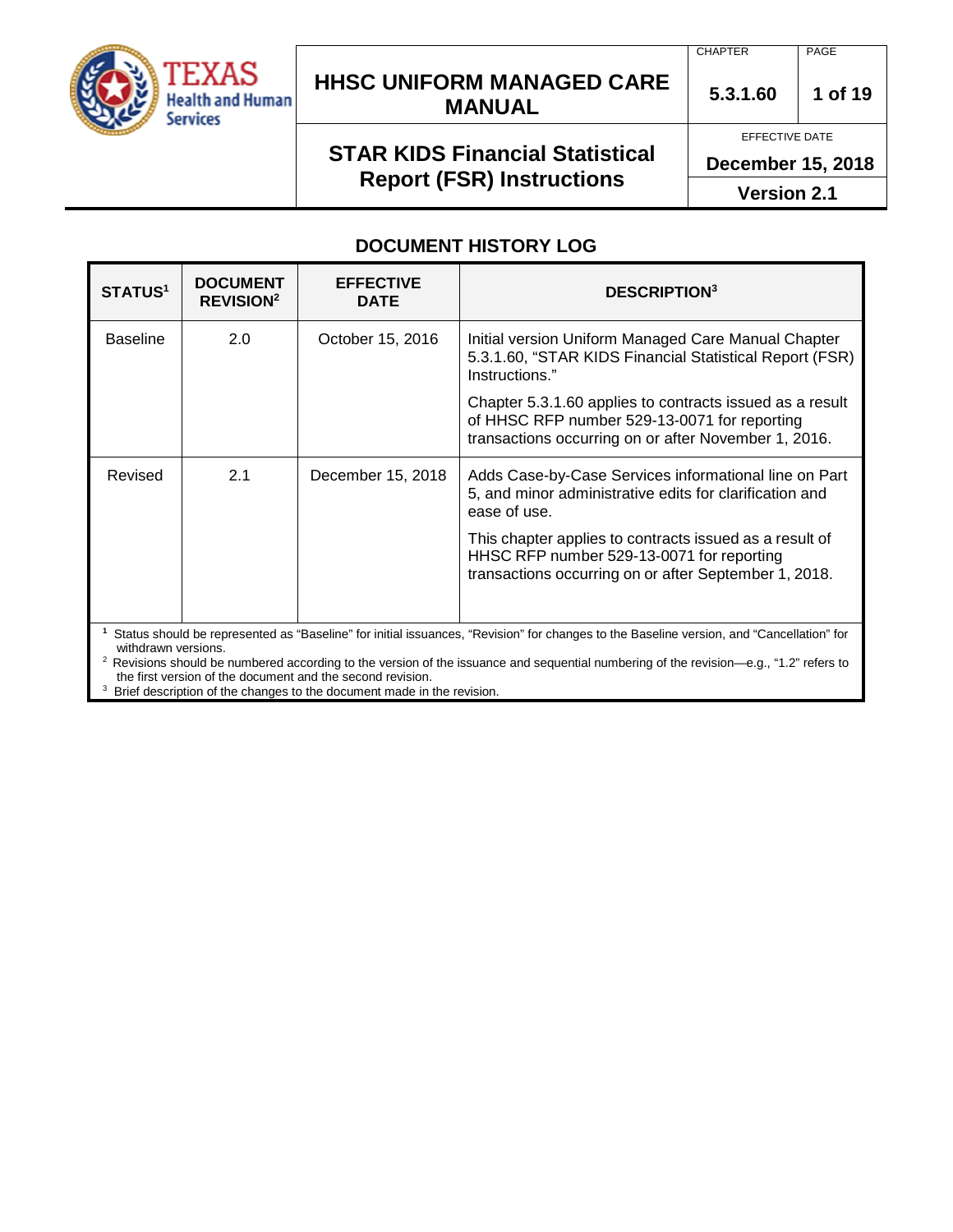

## **HHSC UNIFORM MANAGED CARE MANUAL 5.3.1.60 <sup>2</sup> of 19**

## **STAR KIDS Financial Statistical Report (FSR) Instructions**

EFFECTIVE DATE

**December 15, 2018**

**Version 2.1**

# **Objective**

All MCOs contracting with the State of Texas to arrange for or to provide healthcare to Members in the STAR Kids Program must submit FSRs for each Service Area (SA) in accordance with the Contract between HHSC and MCO and in accordance with the instructions below.

## **General**

MCOs must complete all STAR Kids FSRs using the locked Microsoft Excel template provided by HHSC. Data integrity is critical to the automated compilation of the data. Do not alter the file name, sheet names, existing cell locations, or formatting of the data in the file and sheets. Do not add or delete any columns or rows. **Any deviations from the locked template will render the FSR unreadable by the software application and therefore unacceptable to HHSC.**

All shaded data fields in the FSR represent fields where data input is required. In order to maintain consistency, please ensure that the data input is in black. All data fields not shaded represent referenced data or calculations. All line numbers in these instructions refer to the line numbers in column A on each worksheet.

**There can be no outside data links to MCO accounting systems or other sources.**

The following note is included on all FSR pages **"Note: Except where stated otherwise, reporting is on an incurred basis (that is, reported in the period corresponding to dates of service, rather than to date paid). All prior quarters' data must be updated to reflect the most recent revised IBNR estimates."** The MCO must update member months' data in accordance with information provided by the enrollment broker.

## **Before completing the STAR Kids FSR, complete the Admin and QI FSR.**

## **FSR Page Headers**

Header information entered on Part 1 populates header data for all the other sheets; please make sure Part 1 is entered correctly. Enter the following on Part 1:

**MCO Name:** Select the MCO's name from the drop-down menu. **State Fiscal Year:** Select the State Fiscal Year (SFY) from the drop-down menu. **Submission Date**: Enter the month, day, and year, e.g., 6/30/2017.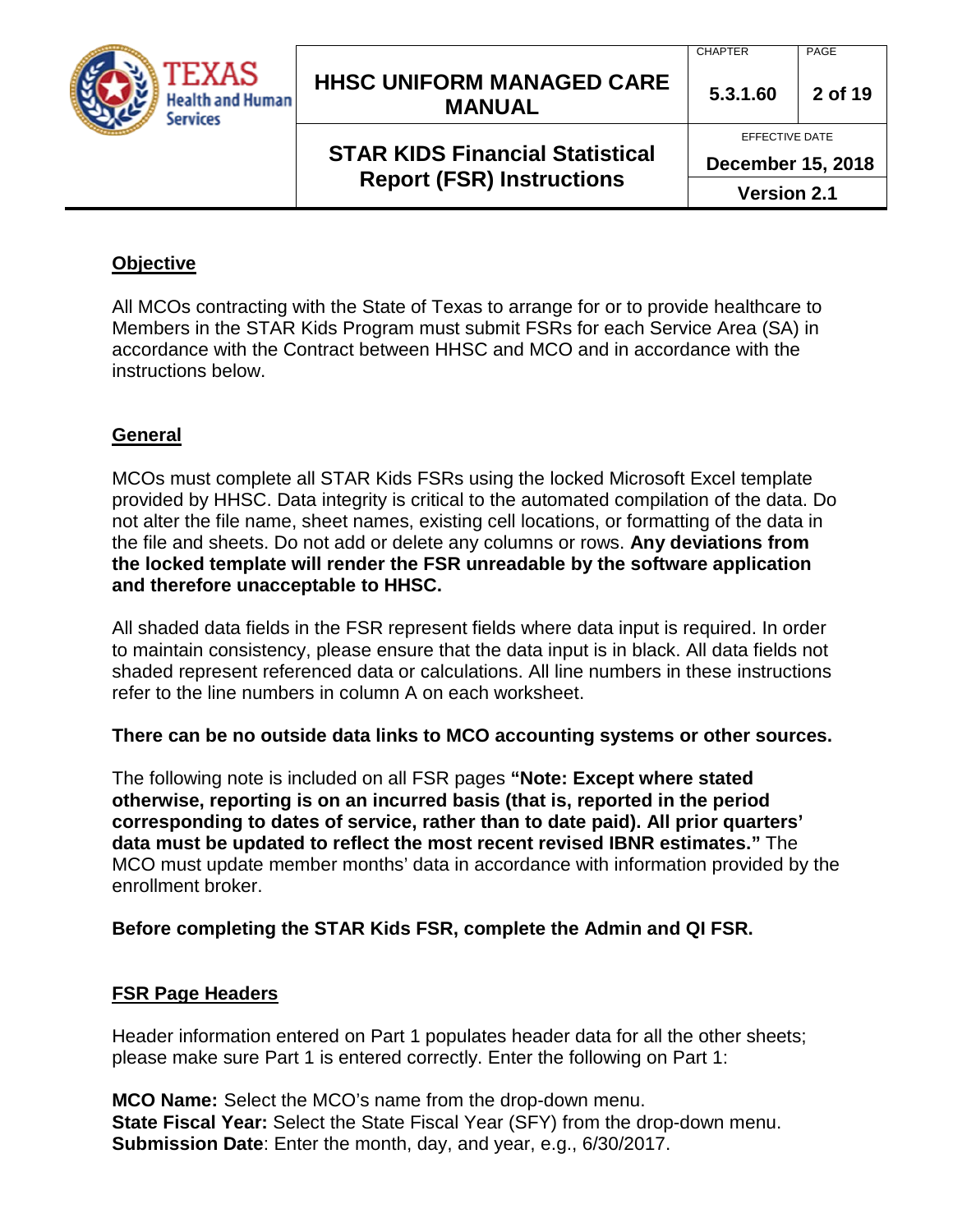

## **HHSC UNIFORM MANAGED CARE MANUAL 5.3.1.60 <sup>3</sup> of 19**

EFFECTIVE DATE

## **STAR KIDS Financial Statistical Report (FSR) Instructions**

**December 15, 2018**

**Version 2.1**

**Submission Type**: Enter the type of FSR, e.g., Quarterly; Year End + 90 Days; Year End  $+$  334 Days.

**Service Area:** Select the Service Area from the drop-down menu.

**Rptg Period End Date**: Enter the month, day, and year, e.g., 5/31/2017.

## **Part 1: Summary Income Statement**

Line 1: Member Months: Referenced from Part 3, Line 24, "Total Member Months."

Line 2: Average Monthly Member Months: Calculated as Line 1, "Member Months," divided by the number of months of membership data.

Revenues:

Line 3: Medical Premiums: Referenced from Part 3, Line 8, "Total Medical Premiums."

Line 4: Pharmacy Premiums: Referenced from Part 3, Line 32, "Total Pharmacy Premiums."

Line 5: Investment Income: Enter all interest and dividend income resulting from investment of funds received from the state and federal governments under the Managed Care Contract.

Line 6: Health Insurance Providers Fee Reimbursement: Enter the amount of the Health Insurance Providers Fee, which was reimbursed by HHSC as required under the Affordable Care Act (ACA), including any gross up for corporate federal income tax and state premium taxes as applicable to the FSR for each Program/Service Area.

Line 7: Other Revenue: Enter all income generated from the STAR Kids Program for the Contract Service Area other than premiums (HHSC Capitation), Health Insurance Providers Fee Reimbursement, and Investment Income. Do not include direct claim reimbursements received from HHSC.

Line 8: Total Gross Revenues: Calculated sum of Lines 3 through 7.

Line 9: Health Insurance Providers Fee & Related Costs: Enter the sum of:

a) the amount paid to the IRS specifically and solely for the ACA Health Insurance Providers Fee, as required under the Affordable Care Act (ACA) and as attributable to the FSR (exclude any amounts accrued for ACA Health Insurance Providers Fee which were not paid during the FSR period);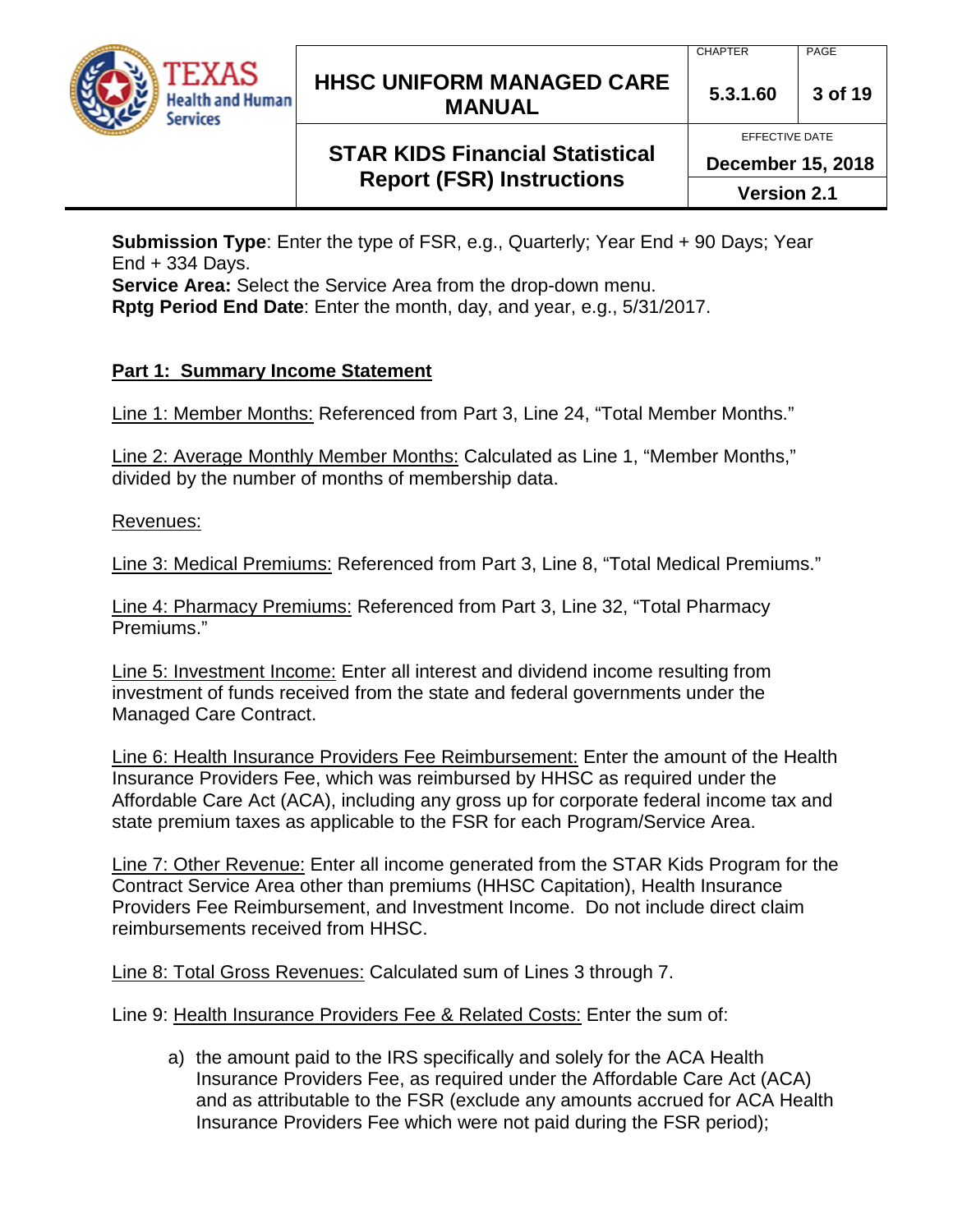

## **HHSC UNIFORM MANAGED CARE MANUAL** 5.3.1.60 4 of 19

EFFECTIVE DATE

## **STAR KIDS Financial Statistical Report (FSR) Instructions**

**December 15, 2018**

**Version 2.1**

b) the increase in the amount incurred for corporate federal income taxes resulting from the Health Insurance Providers Fee Reimbursement which is attributable to the FSR.

Do not include any increase to Premium Taxes resulting from the Health Insurance Providers Fee Reimbursement in Line 10. All Premium Taxes incurred should be included in Line 12.

Maintain for FSR audit purposes the derivations supporting items a) and b) above.

Line 10: Premium Taxes: Enter the premium taxes incurred for premiums applicable to the reporting period including any additional taxes incurred as a result of the Health Insurance Providers Fee Reimbursement from HHSC.

Line 11: Maintenance Taxes: Enter the maintenance taxes incurred for premiums applicable to the reporting period.

Line 12: Net Revenues: Calculated as Line 8, "Total Gross Revenues," less the sum of Line 9, "Health Insurance Providers Fee & Related Costs," Line 10, "Premium Taxes," and Line 11, "Maintenance Taxes."

Medical Expenses:

Line 13: Fee-For-Service: Referenced from Part 4, Line 8, "Total Paid Claims."

Line 14: Capitated Services: Referenced from Part 4, Line 16, "Total Paid Capitation."

Line 15: Patient Centered Medical Home Services: Referenced from Part 5, Line 12, "Patient Centered Medical Home Services."

Line 16: Net Reinsurance Cost: Referenced from Part 4, Line 24, "Total Net Reinsurance."

Line 17: IBNR Accrual – Medical: Referenced from Part 4, Line 32, "Total Medical IBNR."

Line 18: Quality Improvement: Referenced from Part 5, the sum of Line 17 and Line 27.

Line 19: Other Medical Expenses: Referenced from Part 4, Line 40, "Total Other Medical Expenses."

Line 20: Total Medical Expenses: Calculated as sum of Lines 13 through 19 above.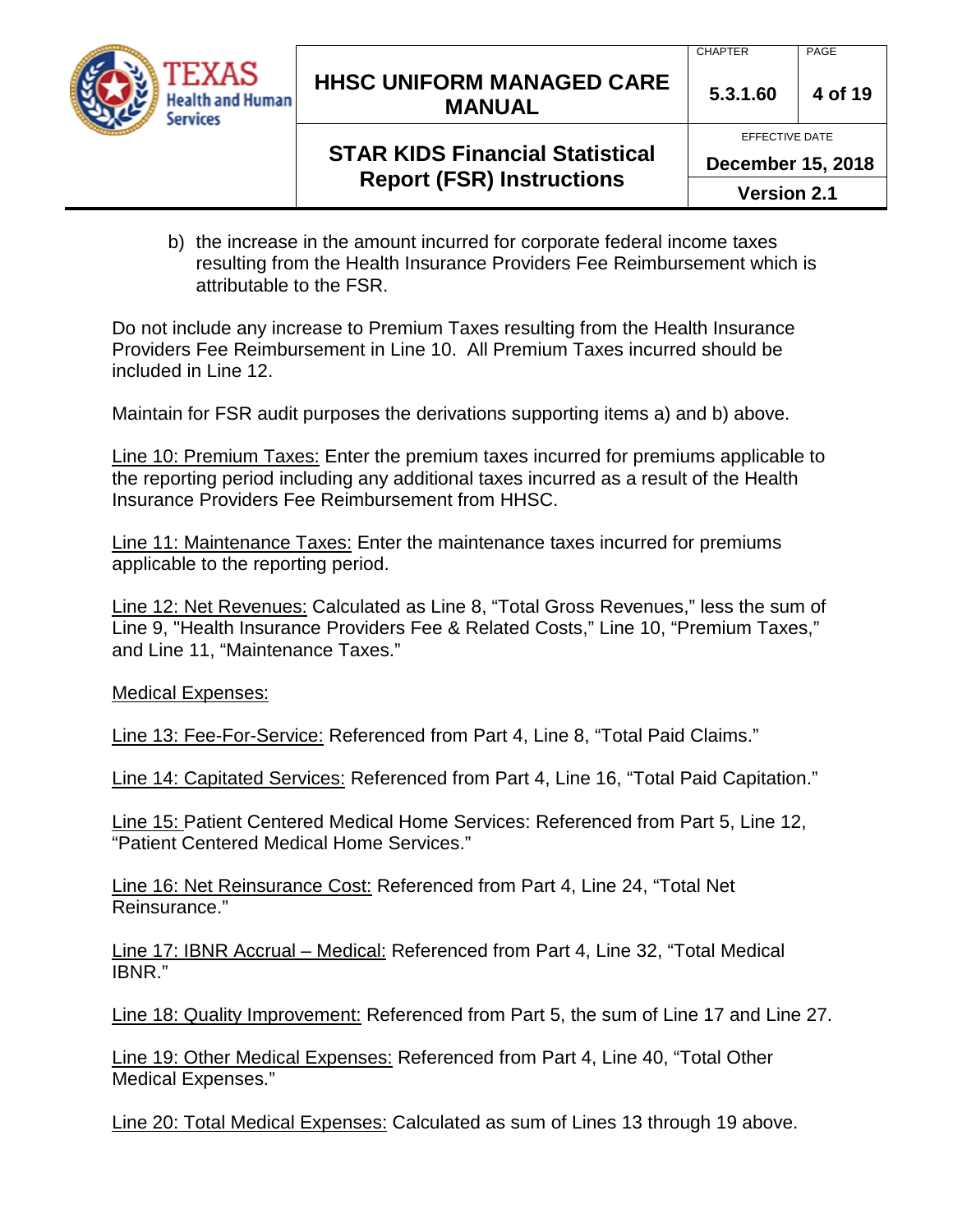

## **HHSC UNIFORM MANAGED CARE MANUAL 5.3.1.60 <sup>5</sup> of 19**

#### CHAPTER | PAGE

#### EFFECTIVE DATE

## **STAR KIDS Financial Statistical Report (FSR) Instructions**

**December 15, 2018**

**Version 2.1**

Line 21: Prescription Expenses (excluding PBM Admin): Referenced from Part 6, Line 11, "Prescription Expense (excluding PBM Admin)."

Line 22: Total Medical and Prescription Expenses: Calculated as sum of Line 20, "Total Medical Expenses," and Line 21, "Prescription Expenses (excluding PBM Admin)."

Line 23: Administrative Expenses: Enter the allocated "Administrative Expenses" from the Admin FSR, Part 2, Line 69, by the applicable Program/Service Area.

Line 24: Total Expenses: Calculated as sum of Line 22, "Total Medical and Prescription Expenses," and Line 23, "Administrative Expenses."

Line 25: Net Income Before Taxes: Calculated as Line 12, "Net Revenues," minus Line 24, "Total Expenses."

Line 26: % Medical Exp to Net Revenues: Calculated as Line 20, "Total Medical Expenses," divided by Line 12, "Net Revenues."

Line 27: % Prescription Exp to Net Revenues: Calculated as Line 21, "Prescription Expenses (excluding PBM Admin)," divided by Line 12, "Net Revenues."

Line 28: % Total Medical and Prescription to Net Rev. (MLR): Calculated as the sum of Line 26 "% Medical Exp to Net Revenues" and Line 27 "% Prescription Exp to Net Revenues."

Line 29: % Admin Exp to Net Revenues: Calculated as Line 23, "Administrative Expenses," divided by Line 12, "Net Revenues."

Line 30: % Net Income to Net Revenues: Calculated as Line 25, "Net Income Before Taxes," divided by Line 12, "Net Revenues."

Line 31; % Adj. Admin to Net Revenues (excludes taxes and Prescription pass through): Calculated as Line 23, "Administrative Expenses," divided by the difference of Line 12, "Net Revenues," less Line 4, "Pharmacy Premiums."

Post-income items:

Line 32: Performance Assessment: Enter in the YTD cell the amount of the Pay for Quality (P4Q) performance assessment.

### **Part 2: Statistics**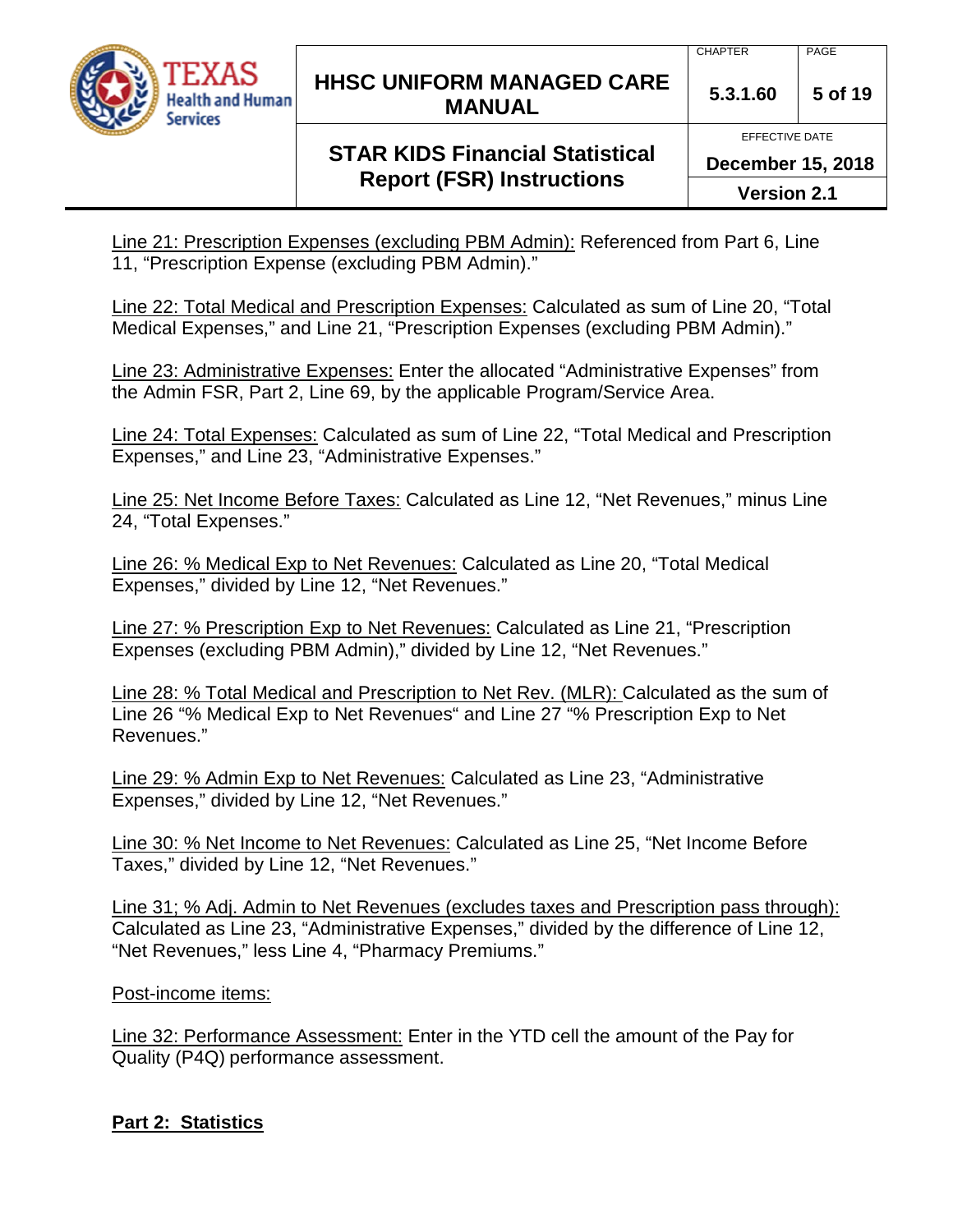

## **HHSC UNIFORM MANAGED CARE MANUAL** 5.3.1.60 6 of 19

#### EFFECTIVE DATE

## **STAR KIDS Financial Statistical Report (FSR) Instructions**

**December 15, 2018**

**Version 2.1**

Line 1: Paid Medical Expenses Completion Factor: Calculated as the difference between Part 5, Line 29, "Total Medical Expenses," and the sum of Part 5, Lines 15 and 26, "Incurred But Not Reported (IBNR)," divided by Part 5, Line 29, "Total Medical Expenses."

### Total Cost \$PMPM:

Line 2: MCO Admin Cost (including PBM Admin): Calculated as Part 1, Line 21, "Administrative Expenses," divided by Part 1, Line 1, "Member Months."

Line 3: Health Insurance Providers Fee & Related Costs: Calculated Part 1, Line 9, "Health Insurance Providers Fee & Related Costs," divided by Part 1, Line 1, "Member Months."

Line 4: Premium & Maintenance Taxes: Calculated as sum of Part 1, Line 10, "Premium Taxes," and Part 1, Line 11, "Maintenance Taxes," divided by Part 1, Line 1, "Member Months."

Line 5: Medical Expenses, excl Net Reinsurance and Quality Improvement: Calculated as difference between Part 1, Line 20, "Total Medical Expenses," and the sum of Part 1, Line 16, "Net Reinsurance Cost," and Part 1, Line 18, "Quality Improvement," divided by Part 1, Line 1, "Member Months."

Line 6: Net Reinsurance: Calculated as sum of Part 5, Line 13, "Reinsurance Premiums," and Part 5, Line 14, "Reinsurance Recoveries," divided by Part 1, Line 1, "Member Months."

Line 7: Quality Improvement: Calculated as Part 1, Line 18, "Quality Improvement", divided by Part 1, Line 1 "Member Months".

Line 8: Prescription Expenses (excluding PBM Admin): Calculated as Part 6, Line 11, "Prescription Expense (excluding PBM Admin)," divided by Part 1, Line 1, "Member Months."

Line 9: Subtotal: Calculated as sum of Lines 2 through 8.

Line 10: Profit/(Loss) before Experience Rebate: Calculated as Part 1, Line 25, "Net Income Before Taxes," divided by Part 1, Line 1, "Member Months."

Line 11: Total Cost \$PMPM to HHSC: Calculated as sum of Line 9 and Line 10.

### **Part 3: Medical and Pharmacy Premiums**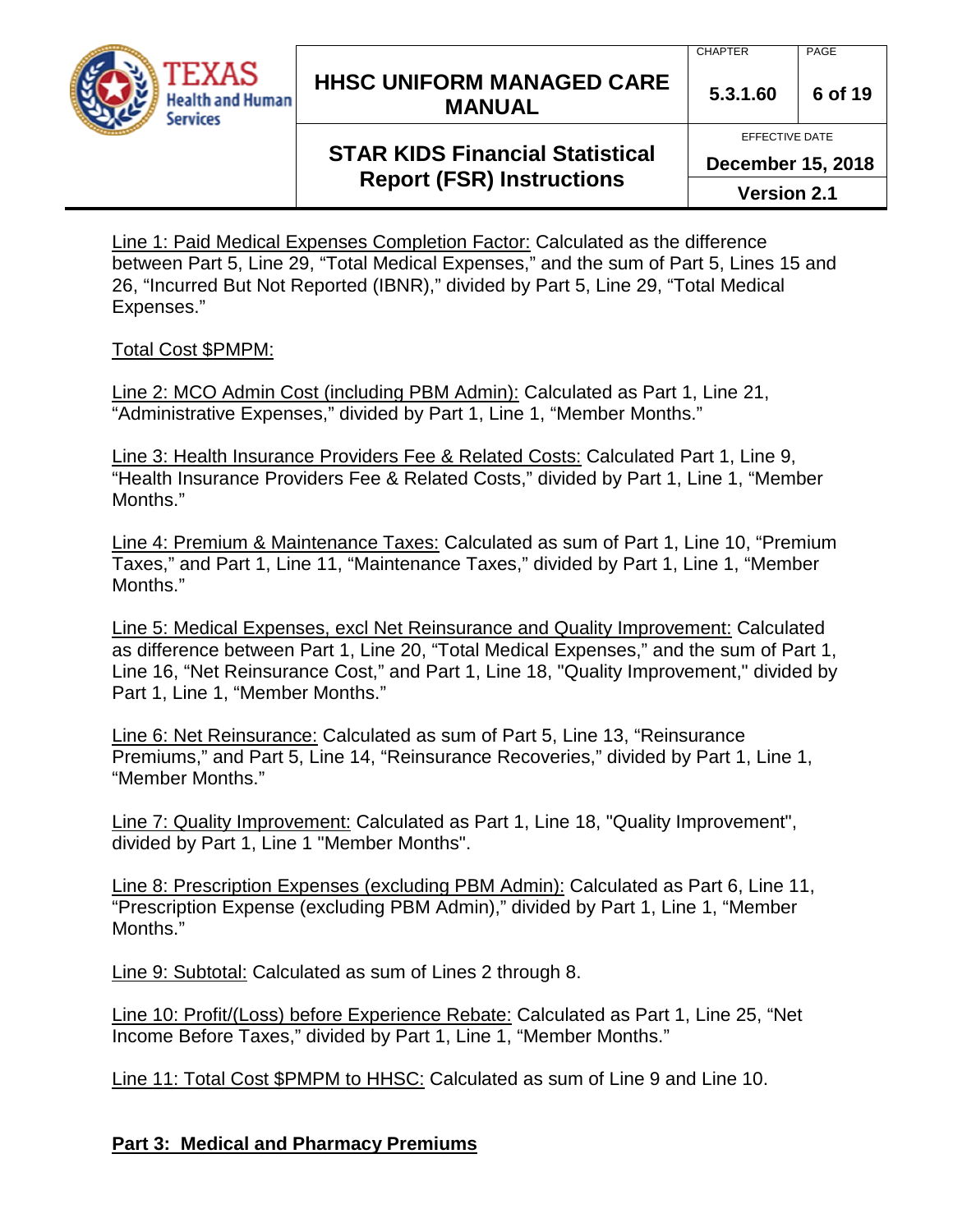

## **HHSC UNIFORM MANAGED CARE MANUAL 5.3.1.60 <sup>7</sup> of 19**

## **STAR KIDS Financial Statistical Report (FSR) Instructions**

CHAPTER | PAGE

EFFECTIVE DATE

**December 15, 2018**

**Version 2.1**

Medical Premiums (HHSC Capitation):

Lines 1 through 7: Medical Premiums (HHSC Capitation): Each cell in this matrix is calculated and is the product of the corresponding capitation rate in the matrix of Lines 9 through 15 and the corresponding member months in the matrix of Lines 17 through 23.

Line 8: Total Medical Premiums: Calculated as sum of Lines 1 through 7

Medical Premium \$PMPM:

Lines 9 through 15: Medical Premium \$PMPM: Enter each risk group's medical capitation rate.

Line 16: Total Medical Premium \$PMPM: Calculated as Line 8, "Total Medical Premiums," divided by Line 24, "Total Member Months."

Member Months:

Lines 17 through 23: Member Months: Enter the member months based on the supplemental files supporting HHSC's monthly capitation payments to the MCO.

Line 24: Total Member Months: Calculated as sum of Lines 17 through 23

Pharmacy Premiums (HHSC Capitation):

Lines 25 through 31: Pharmacy Premiums (HHSC Capitation): Each cell in this matrix is calculated and is the product of the corresponding capitation rate in the matrix of Lines 33 through 39 and the corresponding member months in the matrix of Lines 17 through 23.

Line 32: Total Pharmacy Premiums: Calculated as sum of Lines 25 through 31

Pharmacy Premium \$PMPM:

Lines 33 through 39: Pharmacy Premium \$PMPM: Enter each risk group's pharmacy capitation rate applicable to each month.

Line 40: Total Pharmacy Premium \$PMPM: Calculated as Line 32, "Total Pharmacy Premiums," divided by Line 24, "Total Member Months."

**Part 4: Medical Expense by Expense Class**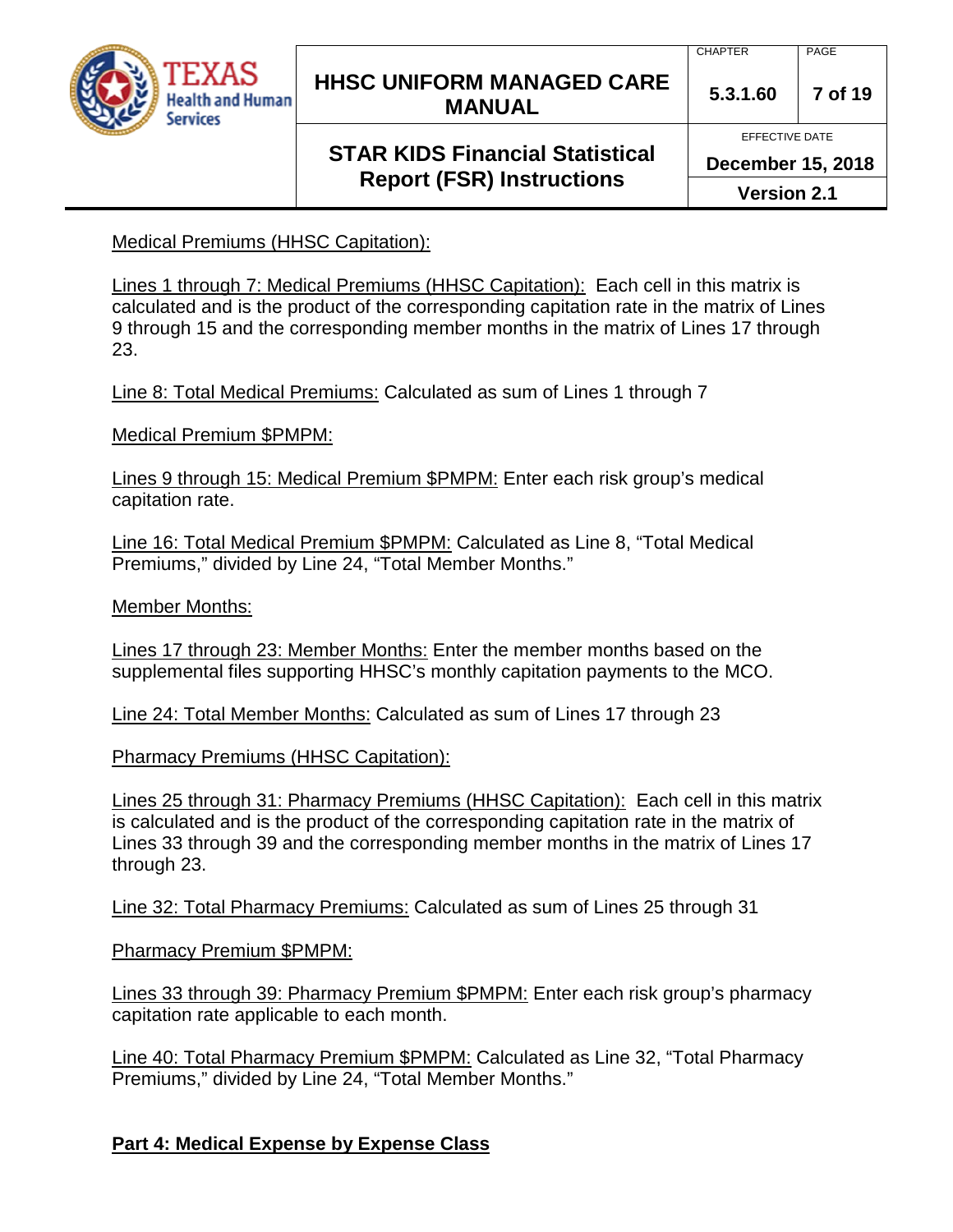

# **STAR KIDS Financial Statistical Report (FSR) Instructions**

EFFECTIVE DATE

**December 15, 2018**

**Version 2.1**

Paid Claims:

Lines 1 through 7: Paid Claims: Enter monthly paid claims by risk groups as incurred.

Line 8: Total Paid Claims: Calculated as sum of Lines 1 through 7.

Paid Capitation:

Lines 9 through 15: Paid Capitation: Enter the total provider and subcontractor capitation payments by risk groups covered by the capitation payments.

Line 16: Total Paid Capitation: Calculated as sum of Lines 9 through 15

Paid Reinsurance Premiums, Net of Reinsurance Recoveries:

Lines 17 through 23: Paid Reinsurance Premiums, Net of Reinsurance Recoveries: Enter the paid reinsurance premiums net of collected reinsurance recoveries specific to each risk group the reinsurance coverage was effective. Report collected Reinsurance Recoveries by the appropriate risk group and by the incurred month of the services to which the recoveries relate.

Line 24: Total Net Reinsurance: Calculated as sum of Lines 17 through 23

Medical IBNR:

Lines 25 through 31: IBNR: Enter Incurred-But-Not-Reported (IBNR) estimate by risk group.

Line 32: Total Medical IBNR: Calculated as sum of Lines 25 through 31.

Patient Centered Medical Home Services:

Lines 33 through 39: Patient Centered Medical Home Services: Enter all medical expenses by risk group as incurred at a PCMH-approved facility.

Line 40: Total PCMH: Calculated as the sum of Lines 33 through 39.

Quality Improvement Cost:

Line 41: Quality Improvement: The sum of Part 5, Line 17, "Quality Improvement," and Part 5, Line 27, "Quality Improvement."

Other Medical Expenses: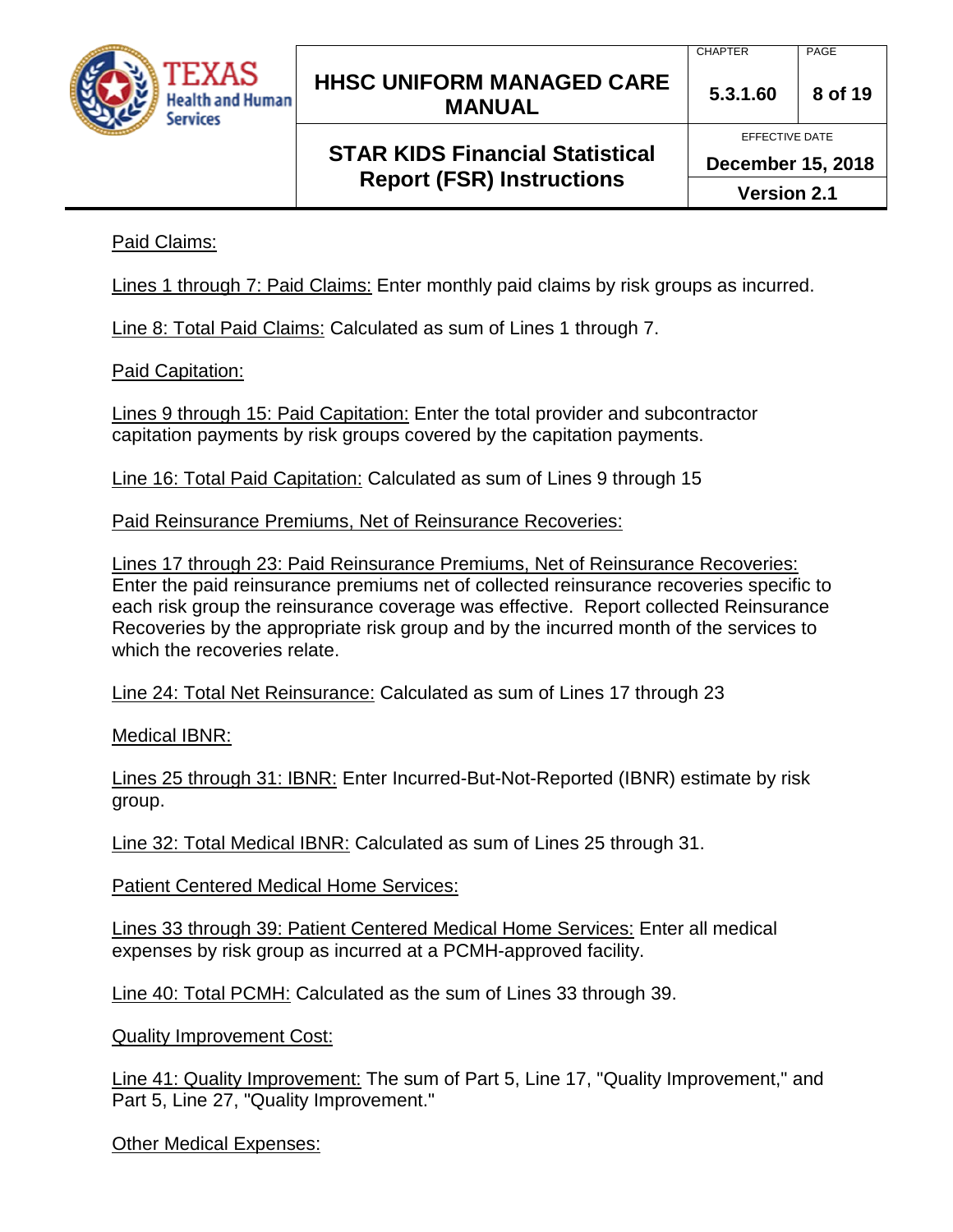

## **HHSC UNIFORM MANAGED CARE MANUAL 5.3.1.60 <sup>9</sup> of 19**

### CHAPTER | PAGE

EFFECTIVE DATE

# **STAR KIDS Financial Statistical Report (FSR) Instructions**

**December 15, 2018**

**Version 2.1**

Lines 42 through 48: Other Medical Expenses: Enter any other medical expenses or adjustments to medical expenses not captured by "Paid Claims," "Paid Capitation," "Reinsurance Premiums net of Recoveries," "IBNR," "Patient Centered Medical Home Services," or "Quality Improvement," for each risk group. Examples of these expenses include, but are not limited to: incentives paid directly to physicians, third party recoveries, other recoveries, or settlements that have not been captured through claims adjustments in the claims processing system, FQHC reimbursement received from HHSC, and refunds. Please note third party recoveries should be reported in the quarter in which cash is received. Do not enter recoveries in the quarter in which services were provided unless the collection occurred in that same quarter.

Also include certain pharmacy-related expenses that are not included in Part 6, "Prescription Expenses," that cannot be processed as pharmacy encounters. Pharmacy-related items that should be reported on the FSR under Part 4, "Other Medical Expenses," should be limited to covered benefits that are either:

- pharmacy Durable Medical Equipment (DME) (certain Home Health Supplies) that are not on HHSC's formulary, such as diabetic strips, meters, lancets, aerochamber devices, diaphragms; or
- drugs that are billed directly by the physician/clinic (not picked up at the pharmacy by the client).

When certain pharmacy DME gets added to the formulary, it should be processed as a pharmacy encounter, and at that point be reported under "Prescription Expenses" instead of "Other Medical Expenses."

Amounts reported in "Other Medical Expenses" for appropriate pharmacy DME should not have any PBM administrative expense included; all PBM Admin is to be reported in the Admin FSR.

Line 49: Total Other Medical Expenses: Calculated as sum of Lines 42 through 48.

Line 50: Other Medical Expenses: Identify each category of expense included in Lines 42 through 48, "Other Medical Expenses," including the YTD dollar amount associated with each category of expense, if more than one.

Section Beneath Line 50: No action necessary. These lines populate with the member months' data entered in Part 3.

## **Part 5: Medical Expenses by Service Type**

Line 1: Physician Services: Primary Care: Enter all paid expenses related to the medical care provided to a Member by a primary care physician (PCP) upon first contact with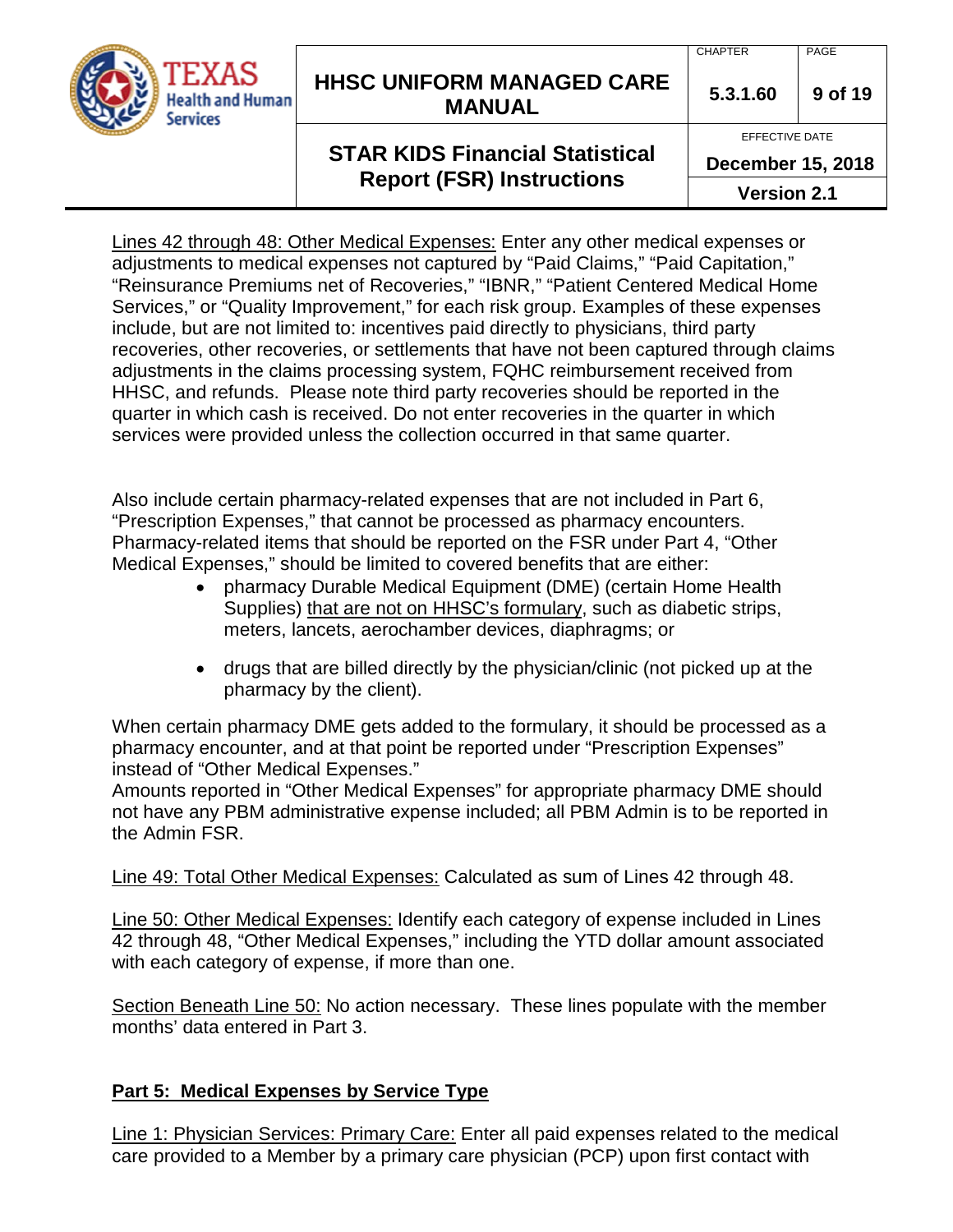

## **HHSC UNIFORM MANAGED CARE MANUAL 5.3.1.60 <sup>10</sup> of 19**

#### CHAPTER | PAGE

EFFECTIVE DATE

# **STAR KIDS Financial Statistical Report (FSR) Instructions**

**December 15, 2018**

**Version 2.1**

the health care system for treatment of an illness or injury before referral. The PCP performs or directs the performance of primary care services that include, but are not limited to, case management, consultations, family planning, emergency room visits, inpatient visits, maternity care services, office visits, preventive care services, dispensing or prescribing medical supplies and pharmaceuticals, authorizing referrals to specialists, etc.

Under the Texas Medicaid Managed Care Program, all Members are required to have a primary care physician (PCP) when enrolling in a MCO. For expenses to be classified as PCP services, the performing provider at 24J on a CMS-1500 claim must be the Member's assigned PCP, and the services cannot represent "Deliveries - Professional Component." The amount paid covering all charges on a CMS-1500 claim is classified as PCP expense when the performing provider is the Member's PCP.

Line 2: Physician Services: Specialist: Enter all paid expenses related to the medical care provided to a patient by a physician whose practice is limited to a particular branch of medicine or surgery, e.g., cardiology or radiology, in which a physician specializes or is certified by a board of physicians. Generally, a Member must have a referral authorized by his/her assigned PCP to receive services from a specialist.

For expenses to be classified as "Specialist Physician Services," the performing provider identified at 24J on a CMS-1500 claim must be a physician, who is not the Member's assigned PCP, and the services cannot represent "Deliveries - Professional Component." The amount paid covering all charges on a CMS-1500 claim is classified as "Specialist Physician Services" when the performing provider is a physician who is not the Member's PCP.

Line 3: Physician Services: Deliveries – Prof. Component: Enter paid expenses for the services of the delivering physician and the anesthesiologist, unless they are billed as part of the facility charge. Only the delivering physician and the anesthesiologist charges are included on Line 3, as they are the only charges included in the professional component of the DSP. Only those amounts paid for charges on a CMS-1500 claim identified with "Delivery CPT Codes" (and the HCPCS Codes with Modifiers for the FQHCs and RHCs) are classified as "Delivery – Professional Component." All other amounts paid for charges on the same CMS-1500 claim that are not identified with Delivery Procedure Codes are classified as PCP or specialist based on the criteria at Lines 1 and 2, respectively.

Line 4: Non-Physician Professional Services: Enter all paid expenses for medical care provided by non-physician, healthcare services providers. These include, but are not limited to, audiologists, chiropractors, counselors, dentists, home health aides, licensed vocational nurses, occupational therapists, opticians, optometrists, physical therapists, psychologists, registered nurses, respiratory therapists, social workers, speech therapists, etc.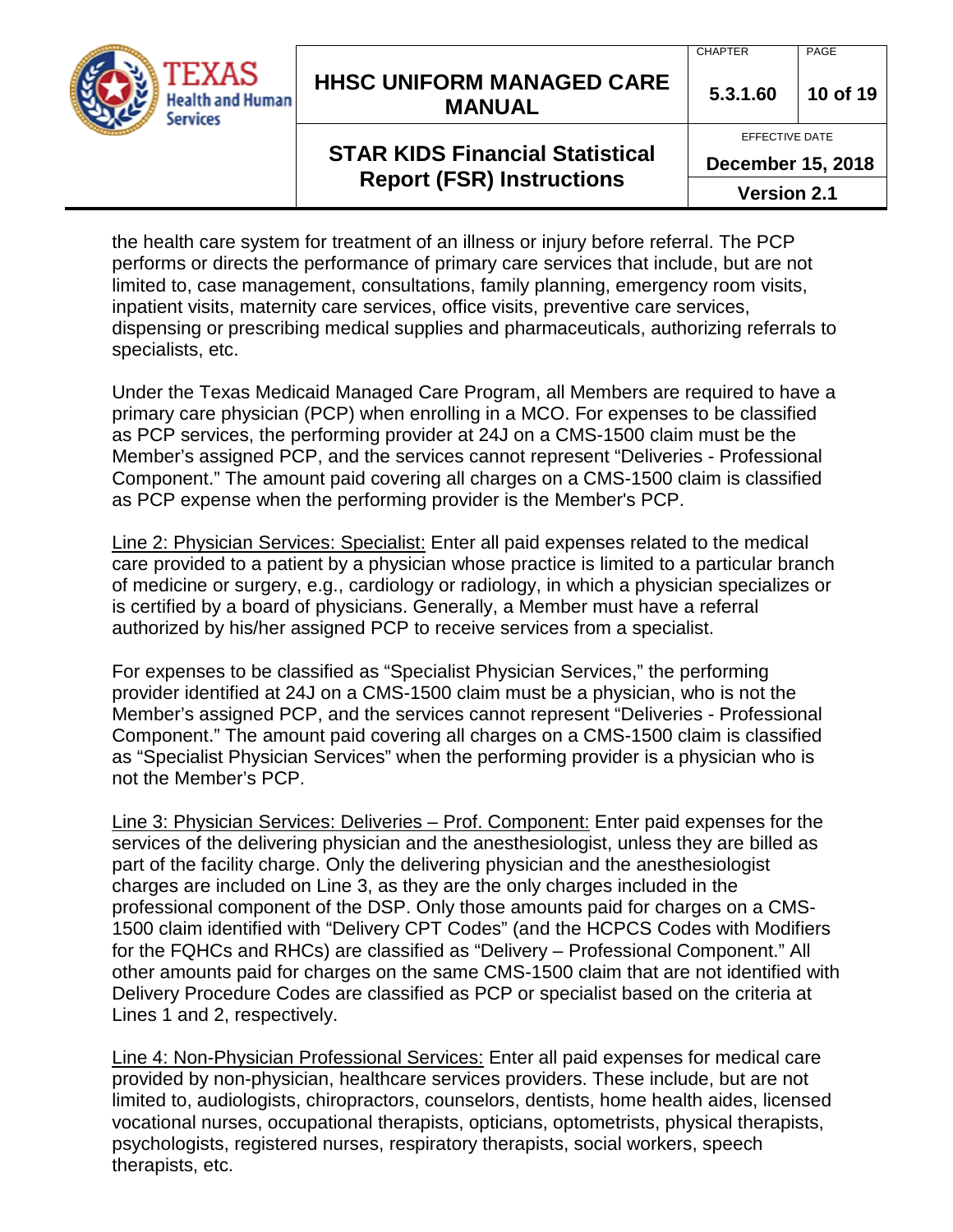

## **HHSC UNIFORM MANAGED CARE MANUAL 5.3.1.60 <sup>11</sup> of 19**

#### CHAPTER | PAGE

EFFECTIVE DATE

# **STAR KIDS Financial Statistical Report (FSR) Instructions**

**December 15, 2018**

**Version 2.1**

The total amount paid covering all charges on a CMS-1500 claim is classified as "Non-Physician Professional Services" when the performing provider at 24J is a nonphysician healthcare services provider.

Line 5: Emergency Room Services: Enter all paid expenses incurred during an encounter in an emergency room, i.e., the section of a healthcare facility intended to provide rapid treatment for victims of sudden illness or trauma. Include the cost of emergency room equipment, facility usage, staff, and supplies.

The costs of emergency department ancillary services including laboratory services, radiology services, respiratory therapy services, and diagnostic studies, such as EKGs, CT scans, and supplies are also included on Line 5. Exclude non-staff attending or consulting physician billed separately as PCP or specialist services. The total amount paid by the MCO covering all charges on a UB04 claim that are incurred during an emergency room encounter are classified as "Emergency Room Services." Any amounts paid for any charges on a UB04 claim that include emergency room services that were incurred on a different service date than the emergency room encounter are classified as "Outpatient Facility Services" unless they represent additional emergency room encounters.

Line 6: Outpatient Facility Services: Enter all paid expenses for services rendered to a Member that remains in a hospital based or freestanding facility, such as an ambulatory surgical center, for less than 24 consecutive hours and the Member-patient is discharged from an outpatient status, except for emergency room services.

Outpatient facility services include, but are not limited to, the following items and services performed on an outpatient basis in a hospital based or freestanding facility:

- Observation, operating, and recovery room charges;
- Surgical operations or procedures, day surgery;
- Laboratory, nuclear medicine, pathology, and radiological services;
- Diagnostic, therapeutic, and rehabilitative clinic or treatment services;
- Injections, drugs, and medical supplies; and
- All medically necessary services and supplies ordered by a physician.

Exclude non-staff attending or consulting physician billed separately as PCP or specialist services. The amount paid covering all charges on a UB04 claim is classified as "Outpatient Facility Services" if the Type of Bill indicates the claim is for outpatient facility services, and there are no emergency room charges included.

Line 7: Inpatient Facility Svcs: Medical/Surgical: Enter all paid expenses for acute care facilities covering inpatient services for medical/surgical stays, intensive care units (ICUs), cardiac/coronary care units (CCUs), burn units, cancer treatment centers, etc.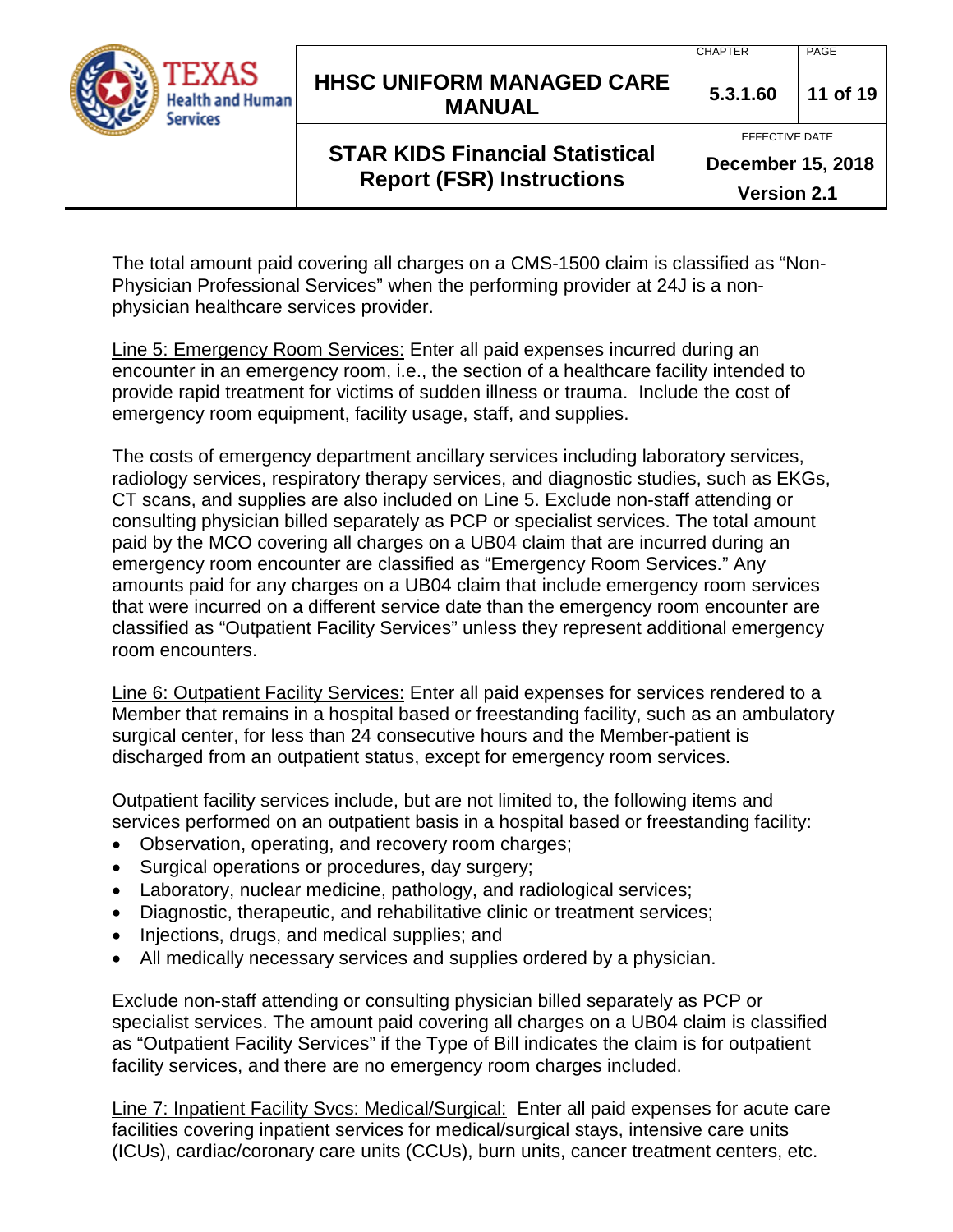

## **HHSC UNIFORM MANAGED CARE MANUAL 5.3.1.60 <sup>12</sup> of 19**

#### CHAPTER | PAGE

EFFECTIVE DATE

# **STAR KIDS Financial Statistical Report (FSR) Instructions**

**December 15, 2018**

**Version 2.1**

Also includes the expenses of non-acute care inpatient services rendered at extended care/skilled nursing facilities.

Inpatient medical/surgical services include, but are not limited to, the following items and services performed on an inpatient basis:

- Bed and board in semiprivate accommodations or in an intensive care or coronary care unit including meals, special diets, and general nursing services; and an allowance for bed and board in private accommodations including meals, special diets, and general nursing services up to the hospital's charge for its most prevalent semiprivate accommodations;
- Whole blood and packed red cells reasonable and necessary for treatment of illness or injury;
- Newborn care including routine care and specialized nursery care for newborns with specific problems;
- Other inpatient services including organ/tissue transplant services and rehabilitation services; and
- All medically necessary services and supplies ordered by a physician.

The total amount paid covering all charges on a UB04 claim is classified as "Inpatient Facility Services" if the Type of Bill indicates the claim is for inpatient facility services, and there are no delivery charges included.

Line 8: Inpatient Facility Svcs: Deliveries – Facility Component: Enter paid expenses of all delivery services and supplies provided by the facility where the birth takes place, except for the "Professional Component." Only those amount(s) paid for charges on a UB04 claim identified with Delivery ICD-10 Codes are classified as "Delivery – Facility Component." Any amount(s) paid for any charges on the same UB04 inpatient claim that are not identified with Delivery ICD-10 Codes are classified as "Inpatient Facility Services – Medical/Surgical."

Line 9: Behavioral Health Services: Enter all paid expenses incurred for inpatient and outpatient mental health services and inpatient and outpatient chemical dependency services including both treatment and detoxification of alcohol and substance abuse. Only those amount(s) paid for charges on a CMS-1500 or UB04 claim identified with Behavioral Health Services ICD-10 or Revenue Codes are classified as "Behavioral Health Services." Any amount(s) paid for any charges on the same CMS-1500 or UB04 claim that are not identified with Behavioral Health Services ICD-10 or Revenue Codes should be classified in the appropriate medical expense classification.

Line 10: Vision Services: Enter all paid expenses incurred for vision services. This includes, but is not limited to, optometry and glasses.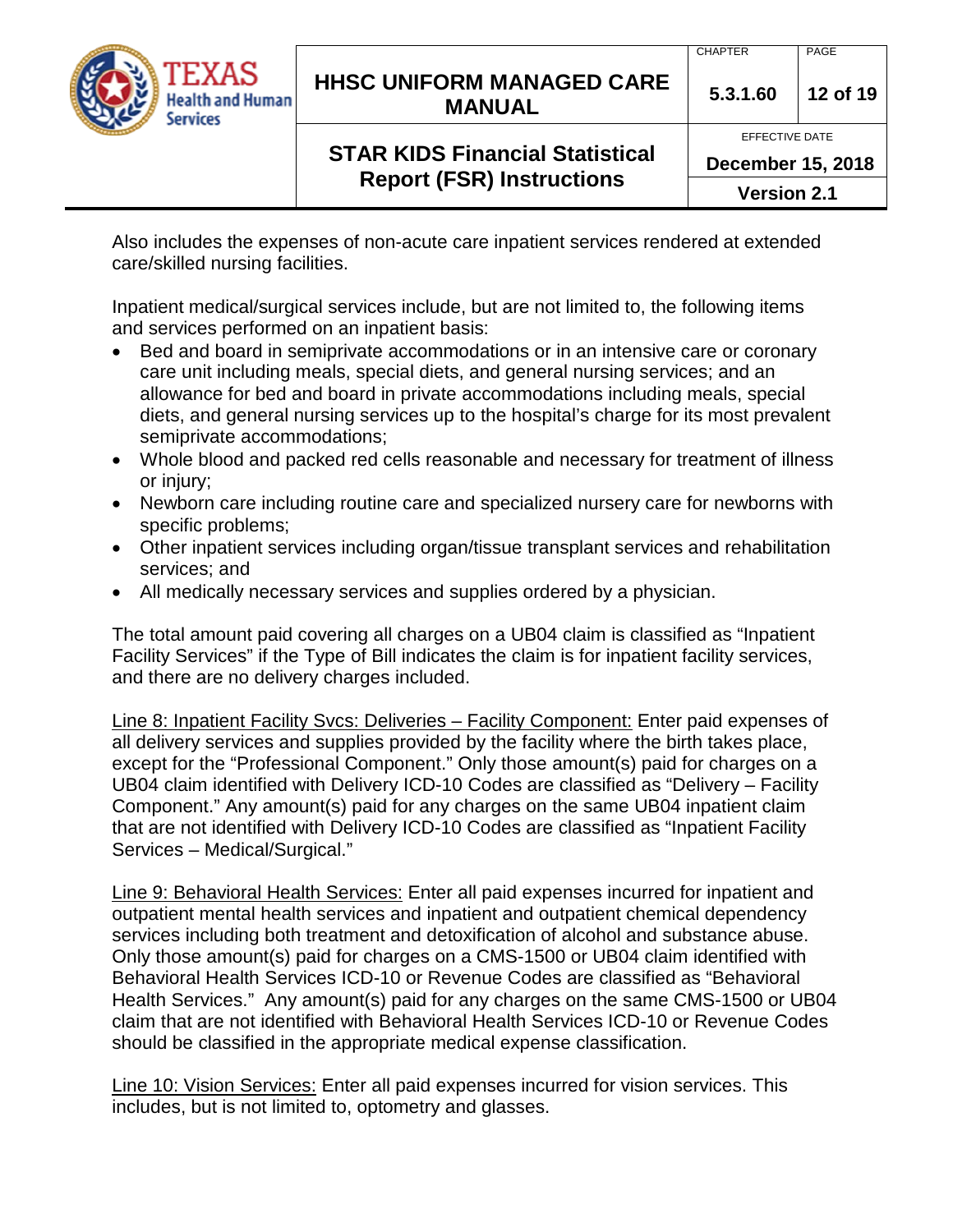

## **HHSC UNIFORM MANAGED CARE MANUAL 5.3.1.60 <sup>13</sup> of 19**

#### EFFECTIVE DATE

## **STAR KIDS Financial Statistical Report (FSR) Instructions**

**December 15, 2018**

**Version 2.1**

Line 11: Miscellaneous Other: Enter all paid expenses of medical services and supplies rendered that are not classified in any of the medical expense classifications in Lines 1 through 10 or Line 12. "Miscellaneous Other" includes, but is not limited to, ambulance services and durable medical equipment (DME), oxygen, and other medical supplies obtained directly from these suppliers, i.e., not obtained incidental to physician, nonphysician professional, or facility encounters. The total amount paid covering all charges on a CMS-1500 claim is classified as "Miscellaneous Other."

Line 12: Patient Centered Medical Home Services: Enter paid expenses of all medical services incurred at a PCMH-approved facility.

Line 13: Reinsurance Premiums: Enter paid expenses to obtain reinsurance coverage from reinsurance companies that assume all or part of the financial risks associated with catastrophic medical expenses that could, otherwise, be ruinous to the MCO. Offset any reinsurance premiums collected for any reinsurance risks assumed.

Line 14: Reinsurance Recoveries: Enter any and all return of funds or recovery of paid losses that have been collected from reinsurers associated with a particular case where catastrophic medical expenses have been incurred. Offset any reinsurance recoveries paid for reinsurance risks assumed. Record "Reinsurance Recoveries" in the month(s) in which the healthcare services were rendered to which the recoveries relate.

Line 15: Incurred-But-Not-Reported (IBNR): Enter the total medical expenses accrual, which includes:

- Reported claims in process for adjudication;
- An estimated expense of the incurred but not reported healthcare services;
- Amounts withheld from paid claims and capitations;
- Any capitation payable to providers; and
- Any reinsurance payable to reinsurers for ceded risk, net of any reinsurance receivable for assumed risk.

The IBNR medical expenses accrual is an estimate of the expected healthcare expenses incurred but not paid based on claims lag schedules and completion factors, as well as, any counts of services rendered but not billed, e.g., pre-authorized hospital days. Any major change in the claims processing function that was not in effect during the period of time covered by the lag schedules could materially impact the estimated IBNR accrual; hence, actuarial judgment and adjustment may sometimes be needed.

### **Note: No IBNR should be reported on the second final FSR reflecting expenses paid through the 334th day after the end of the contract period.**

Line 16: Incentives or Network Risk Retention: Enter any incentives paid directly to physicians, e.g., bonuses paid based on quality compliance measures.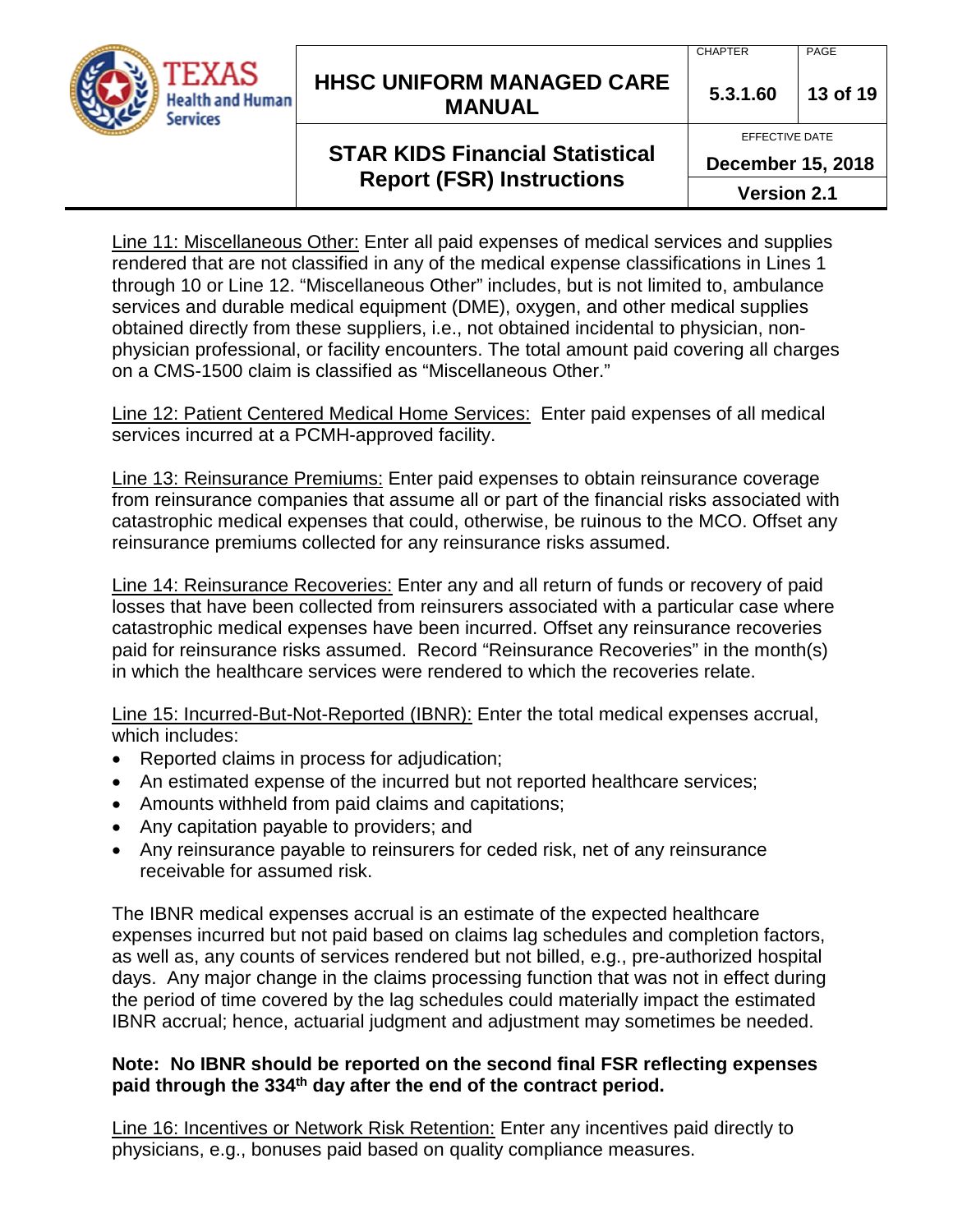

## **HHSC UNIFORM MANAGED CARE MANUAL 5.3.1.60 <sup>14</sup> of 19**

## **STAR KIDS Financial Statistical Report (FSR) Instructions**

EFFECTIVE DATE

**December 15, 2018**

**Version 2.1**

Line 17: Quality Improvement: Enter a portion of the allocated "Quality Improvement Expenses" from the Quality Improvement FSR, Part 1b. Do not include any quality improvement costs reported on PCMH schedule.

Line 18: Total Acute Care Expenses: Calculated as sum of Lines 1 through 17.

Long-Term Care Services:

Line 19: Personal Care Services (PCS): Enter all paid expenses related to the delivery of medically and functionally necessary personal care services as specified on the Personal Care Assessment Module (PCAM).

Line 20: Private Duty Nursing (PDN): Enter all paid expenses related to Private Duty Nursing Services provided to a Member-patient.

Line 21: MDCP Waiver Services: Enter all paid expenses related to services provided to a Member-patient under the MDCP Waiver.

Line 22: Community First Choice (CFC) Services: Enter all paid expenses related to Personal Assistance Services (PAS) or Habilitation (HAB).

Line 23: DAHS - Day Activity and Health Services: Enter all paid expenses related to Adult Day Care Services provided to a Member-patient.

Line 24: Misc. Other (PPECCs, ERS, Support Management): Enter all paid long-term care expenses for medical services and supplies rendered that are not classified in any of the medical expense classifications above. "Misc. Other" includes, but is not limited to, Prescribed Pediatric Extended Care Centers, Emergency Response Services (ERS), and Support Management provided to a Member-patient. LTSS which are included on the Individual Service Plan and are not reported elsewhere should be reported on this line.

Line 25: Incentives or Network Risk Retention: Enter any incentives paid directly to LTSS Providers, i.e., bonuses paid based on quality compliance measures.

Line 26: Incurred-But-Not-Reported (IBNR): Enter the total LTSS expense accrual based on the IBNR Plan, which includes:

- Reported claims in process for adjudication;
- An estimated expense of the incurred but not reported healthcare services;
- Amounts withheld from paid claims and capitations;
- Any capitation payable to providers; and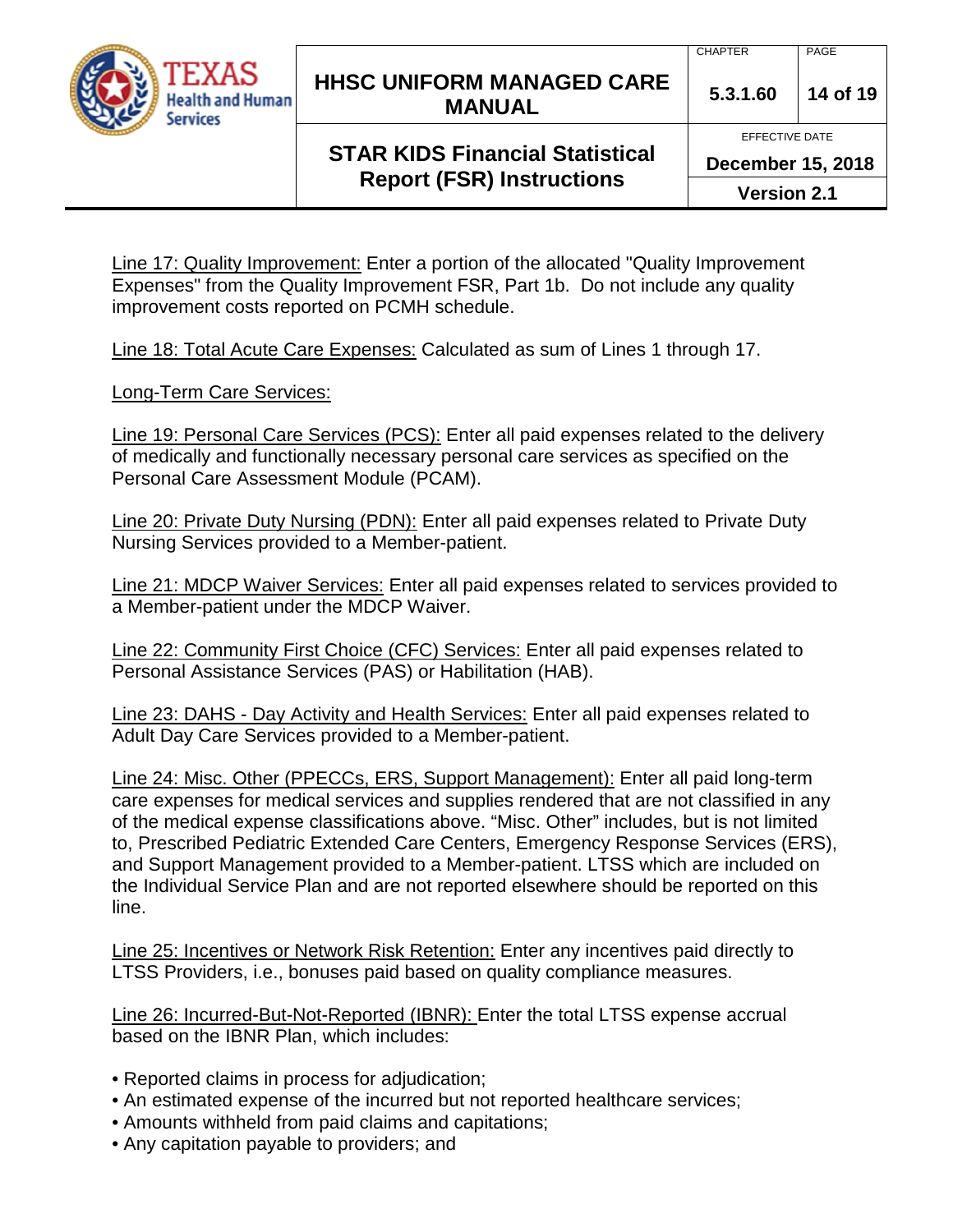

## **HHSC UNIFORM MANAGED CARE MANUAL 5.3.1.60 <sup>15</sup> of 19**

# **STAR KIDS Financial Statistical Report (FSR) Instructions**

EFFECTIVE DATE

**December 15, 2018**

**Version 2.1**

• Any reinsurance payable to reinsurers for ceded risk, net of any reinsurance receivable for assumed risk.

The IBNR medical expenses accrual is an estimate of the expected healthcare expenses incurred but not paid based on claims lag schedules and completion factors, as well as, any counts of services rendered but not billed, e.g., pre-authorized hospital days. Any major change in the claims processing function that was not in effect during the period of time covered by the lag schedules could materially impact the estimated IBNR accrual; hence, actuarial judgment and adjustment may sometimes be needed.

### **Note: No IBNR should be reported on the second final FSR reflecting expenses paid through the 334th day after the end of the contract period.**

Line 27: Quality Improvement: Enter a portion of the allocated "Quality Improvement Expenses" from the Quality Improvement FSR, Part 1b. Do not include any quality improvement costs reported on PCMH schedule.

Line 28: Total Long-Term Care Expenses: Calculated as the sum of Lines 19 through 27.

Line 29: Total Medical Expenses: Calculated as the sum of Lines 18 and 28.

Beneath Line 29, there are balancing lines which compare "Total Medical Expenses" entered in Part 4, which is the sum of Lines 8, 16, 24, 32, and 40, 41, and 49, to those on Part 5, Line 29. If the two parts do not balance the "Check" line will show "Not balanced" and a rounding adjustment may be entered in the shaded area labeled "Balance."

Included in Total Medical Above:

Line 30: Attendant Care Enhancement Payments: Enter the total amount paid to providers for attendant care enhancement payments.

Line 31: Total Related Party Expenses: Enter the total medical expenses paid to any companies affiliated with the MCO through common ownership for providing healthcare services in support of the Texas Medicaid operations of the MCO.

Line 32: % of Medical Expenses that are Related Party: Calculated as Line 31, "Total Related Party Expenses," divided by Line 29, "Total Medical Expenses."

Line 33: Capitated Services: PCPs, Hospitals, and Other Providers: Enter the total capitation paid to providers that do not pay claims to other providers from the capitation payments received.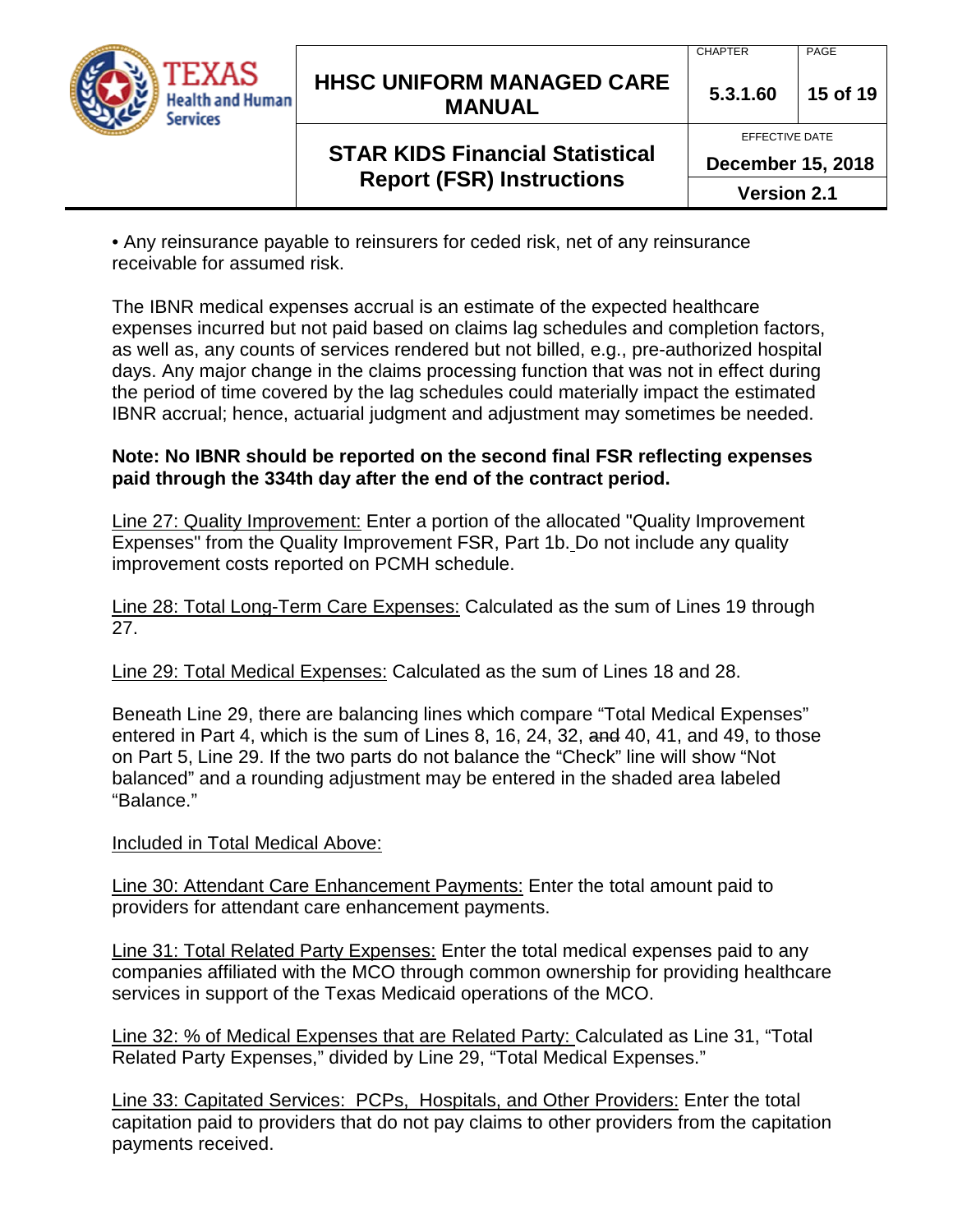

## **HHSC UNIFORM MANAGED CARE MANUAL 5.3.1.60 <sup>16</sup> of 19**

EFFECTIVE DATE

# **STAR KIDS Financial Statistical Report (FSR) Instructions**

**December 15, 2018**

**Version 2.1**

Line 34: Capitated Services: BH, Vision, etc.: Enter the total capitation paid to subcontractors in which the capitation is the funding source for paying claims for healthcare services performed in each Texas service area.

### Not Included in Total Medical Above:

Line 35: Total Medical Value Added Services: Enter the expenses approved by HHSC and paid by the MCO for Medicaid Members' services that are not covered under the HHSC Capitation nor reimbursed by HHSC. These expenses are the financial responsibility of the MCO. They are not included in "Total Medical Expenses" on the FSR. The specific Value Added Services are included in the Contract for Services between HHSC and MCO.

Line 36: Total Case-by-Case Services: Enter the expenses paid by the MCO for Medicaid Members' additional benefits that are outside the scope of services covered under the Contract, and are not Value-Added Services. These expenses are the financial responsibility of the MCO. They are not included in "Total Medical Expenses" in the MCO FSR. Services may be based on Medical Necessity, cost-effectiveness, the wishes of the Member or the Member's Legally Authorized Representative (LAR), or the potential for improved health status of the Member. The MCO must maintain documentation of each authorized service provided to each Member.

## Other:

Line 37: Behavioral Health Services \$PMPM: Calculated as Line 9, "Behavioral Health Services," divided by Part 1, Line 1, "Member Months."

Line 38: Vision Services \$PMPM: Calculated as Line 10, "Vision Services," divided by Part 1, Line 1, "Member Months."

Line 39: Emergency Room as a % of Medical Expenses: Calculated as Line 5, "Emergency Room Services," divided by Line 29, "Total Medical Expenses," excluding the sum of Lines 13 through 17 and Lines 25 through 27, which are "Reinsurance Premiums," "Reinsurance Recoveries," "IBNR," "Incentives/Network Risk Retention,." and "Quality Improvement."

## **Part 6: Prescription Expense by Risk Group**

Prescription Expense (excluding PBM Admin):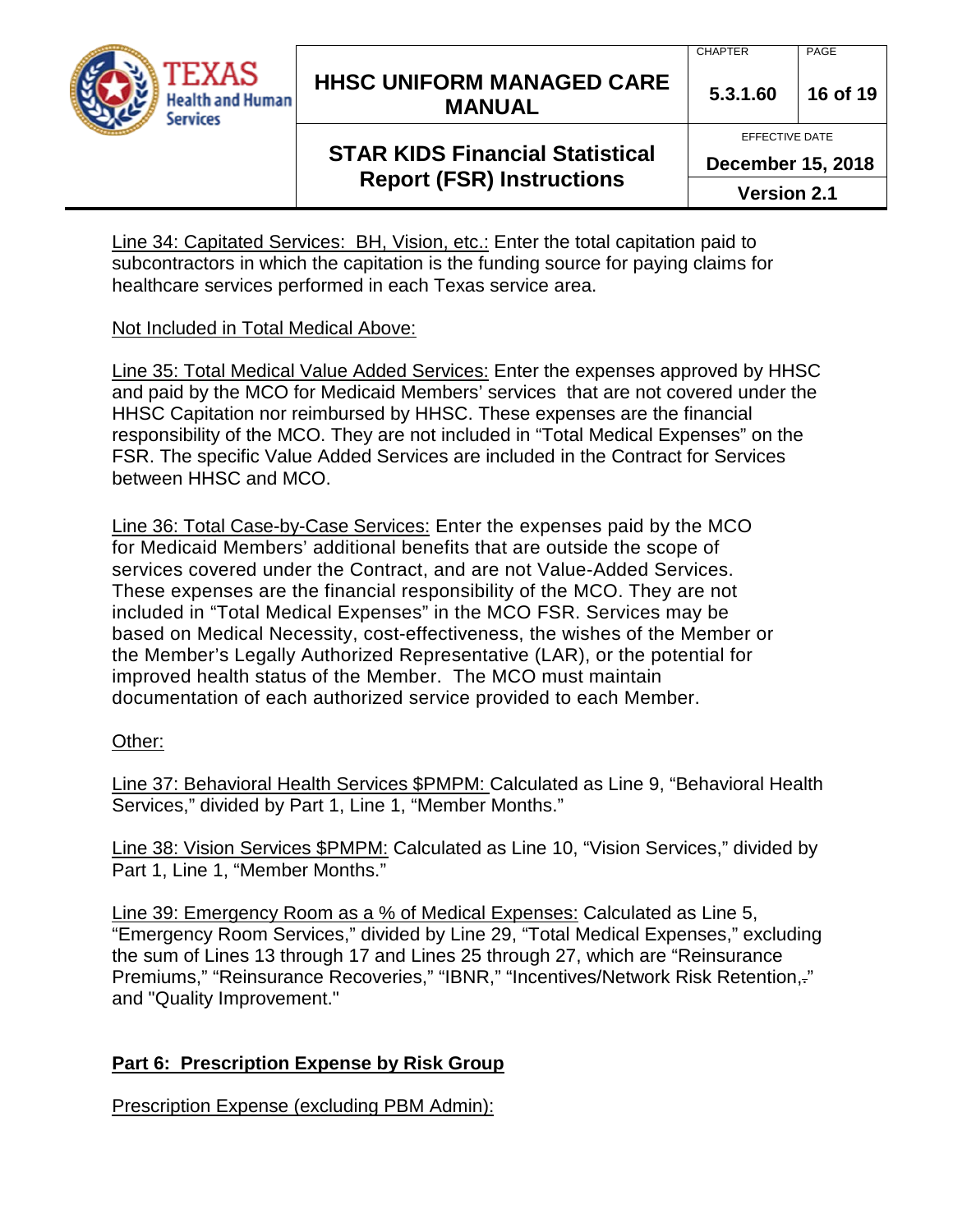

## **HHSC UNIFORM MANAGED CARE MANUAL 5.3.1.60 <sup>17</sup> of 19**

#### CHAPTER | PAGE

EFFECTIVE DATE

# **STAR KIDS Financial Statistical Report (FSR) Instructions**

**December 15, 2018**

**Version 2.1**

Lines 1 through 7: Prescription Expense (excluding PBM Admin): Enter the prescription expense by risk group based on Pharmacy Encounters. Exclude PBM admin fees.

Line 8: Prescription Paid Claims Expense: Calculated as sum of Lines 1 through 7.

Line 9: IBNR related to Prescriptions: Enter the estimated dollar amount of pharmacy prescriptions incurred for which claims have not been received.

Line 10: TPL pay & chase collected (related to Pharmacy only): Enter the dollars collected from third parties in the month in which cash is received. Do not enter recoveries in the month in which services were provided unless the collection occurred in that same month.

Line 11: Prescription Expense (excluding PBM Admin): Calculated as the sum of Lines 8 and 9, less Line 10.

Prescription Expense \$PMPM:

Lines 12 through 18: Prescription Expense \$PMPM: Calculated as "Prescription Expense" for each risk group as reported on Lines 1 through 7, divided by the corresponding "Member Months" for each risk group as reported on Part 3, Lines 17 through 23.

Line 19: Prescription Paid Claims Expense \$PMPM: Calculated as Line 8, "Prescription Paid Claims Expense," divided by Part 3, Line 24, "Total Member Months."

Line 20: Prescription Expense including IBNR \$PMPM: Calculated as the sum of Line 8, "Prescription Paid Claims Expense," and Line 9, "IBNR related to Prescriptions," divided by Part 3, Line 24, "Total Member Months."

# of Prescriptions:

Lines 21 through 27; # of Prescriptions: Enter the number of prescriptions filled by each risk group by month.

Line 28: # of Prescriptions in IBNR (Line 9 above): Enter the estimated number of prescriptions incurred for which claims have not been received.

Line 29; Total # of Prescriptions: Calculated as sum of Lines 21 through 28.

Cost per Prescription (excluding PBM Admin):

Line 30 through 36: Cost per Prescription (excluding PBM Admin): Calculated as "Total Prescription Expense" for each risk group as reported in Lines 1 through 7, divided by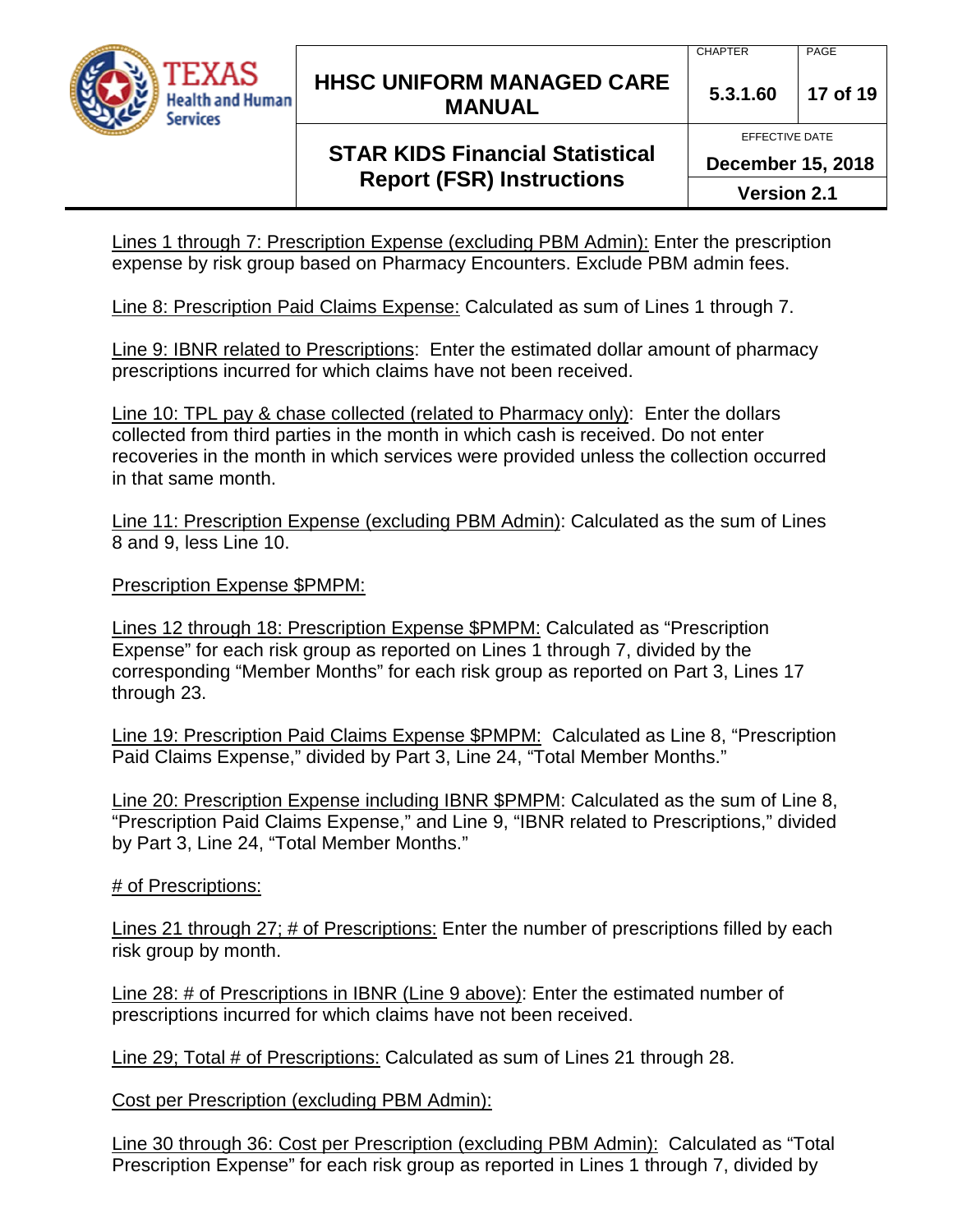

## **HHSC UNIFORM MANAGED CARE MANUAL 5.3.1.60 <sup>18</sup> of 19**

# **STAR KIDS Financial Statistical Report (FSR) Instructions**

EFFECTIVE DATE

**December 15, 2018**

**Version 2.1**

the corresponding "# of Prescriptions" for each risk group as reported on Lines 21 through 27.

Line 37: Average Cost of Paid Claims per Prescription: Calculated by dividing Line 8, "Prescription Paid Claims Expense," by the total "# of Prescriptions" in Lines 21 through 27.

Line 38; IBNR related to Prescriptions: Calculated by dividing Line 9, "IBNR related to Prescriptions," by Line 28, "# of Prescriptions in IBNR."

Line 39: Average Cost per Prescription (excluding PBM Admin): Calculated as Line 11, "Prescription Expense (excluding PBM Admin)," divided by Line 29, "Total # of Prescriptions."

Line 40: % Prescription Cost to Rx Premium: Calculated as Line 11, "Prescription Expense (excluding PBM Admin)," divided by Part 1, Line 4, "Pharmacy Premiums."

# of Prescriptions per Member-Month:

Lines 41 through 47: # of Prescriptions per Member-Month: Calculated as "# of Prescriptions" for each risk group as reported on Lines 21 through 27, divided by the corresponding "Member Months" for each risk group as reported on Part 3, Lines 17 through 23.

Line 48: Average # of Paid Prescriptions per Member-Month: Calculated as the sum of Lines 21 through 27, divided by Part 3, Line 24, "Total Member Months."

Line 49: Average # of Prescriptions per Member-Month including IBNR: Calculated as Line 29, "Total # of Prescriptions" divided by Part 3, Line 24, "Total Member Months."

Generic Split for Paid Prescriptions:

Line 50: % Generic, by # of Prescriptions: Enter the % of prescriptions filled with generic brands.

Line 51: % Generic, by Aggregate \$ Gross Cost: Enter the % of gross cost associated with generic prescriptions.

Other:

Line 52: Included in Line 8 above: Non-PBM expenditures: Input the portion, if any, of Line 8 above that was not processed by the MCO's PBM (i.e., not billed to the MCO by the PBM).